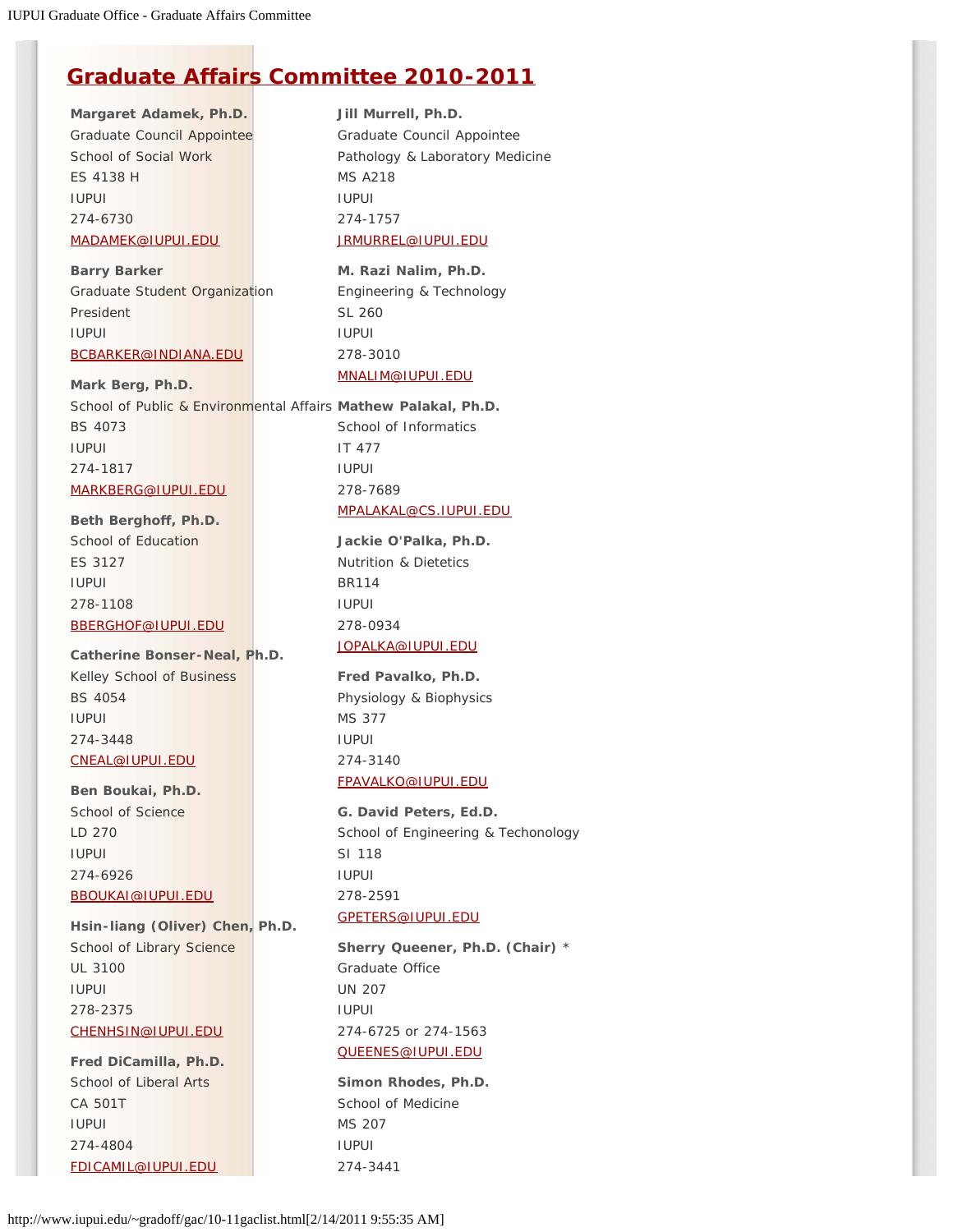**Bob Dittmer** School of Journalism IT 567 IUPUI 278-8327 [RDITTMER@IUPUI.EDU](mailto:rdittmer@IUPUI.EDU)

**Patricia Ebright, Ph.D.** School of Nursing NU 485 IUPUI 278-2524 [PREBRIGH@IUPUI.EDU](mailto:prebrigh@iupui.edu)

**George Edwards, J.D.** School of Law IH 201 IUPUI 278-2359 [GEDWARDS@IUPUI.EDU](mailto:GEDWARDS@IUPUI.EDU)

**Charlie Feldhaus, Ed.D.** Engineering & Technology ET 309F IUPUI 278-1863 [CFELDHAU@IUPUI.EDU](mailto:cfeldhau@IUPUI.EDU)

## **Dominique Galli, Ph.D.**

School of Dentistry DS 261 IUPUI 278-1936 [DGALLI@IUPUI.EDU](mailto:DGALLI@IUPUI.EDU)

#### **Philip Goff, Ph.D.**

School of Liberal Arts CA 341B IUPUI 274-8410 [PGOFF@IUPUI.EDU](mailto:PGOFF@IUPUI.EDU)

**Brittney-Shea Herbert, Ph.D.** Graduate Council Appointee Medical & Molecular Genetics IB 130 IUPUI 278-6147 [BRHERBER@IUPUI.EDU](mailto:BRHERBER@IUPUI.EDU)

**Kathy Johnson, Ph.D.** Graduate Council Appointee School of Science LD 126B IUPUI 274-4930 [KJOHNSO@IUPUI.EDU](mailto:KJOHNSO@IUPUI.EDU)

#### [srhodes@iupui.edu](mailto:srhodes@iupui.edu)

**Sharon Sims, Ph.D.** School of Nursing NU 318 IUPUI 274-4300 [SSIMS@IUPUI.EDU](mailto:SSIMS@IUPUI.EDU)

**David Skalnik, Ph.D.** School of Science

LD 222 IUPUI 277-0625 [DSKALNIK@IUPUI.EDU](mailto:dskalnik@iupui.edu)

**Tony Stamatoplos, MA, MLS** University Library UL 3120A IUPUI 278-1374 [ASTAMATO@IUPUI.EDU](mailto:ASTAMATO@IUPUI.EDU)

**Jon Story, Ph.D.** \* Purdue University Graduate School Young Graduate House, #160 West Lafayette, IN 47907 765-494-6963 [JASTORY@PURDUE.EDU](mailto:JASTORY@PURDUE.EDU)

**Toby Swick** Kelley School of Business BS 3024E IUPUI 274-4895 [TSWICK@IUPUI.EDU](mailto:tswick@iupui.edu)

**Suosheng Wang, Ph.D.** School of Physical Education & Tourism Management PE 250 IUPUI 278-9098 [SUWANG@IUPUI.EDU](mailto:SUWANG@IUPUI.EDU)

**Sue Wheeler** \* Graduate Office UN 207 IUPUI 274-1861 [SULWHEEL@IUPUI.EDU](mailto:sulwheel@IUPUI.EDU)

**James Williams, Ph.D.** Graduate Council Appointee Department of Anatomy MS 5055 IUPUI 274-3423